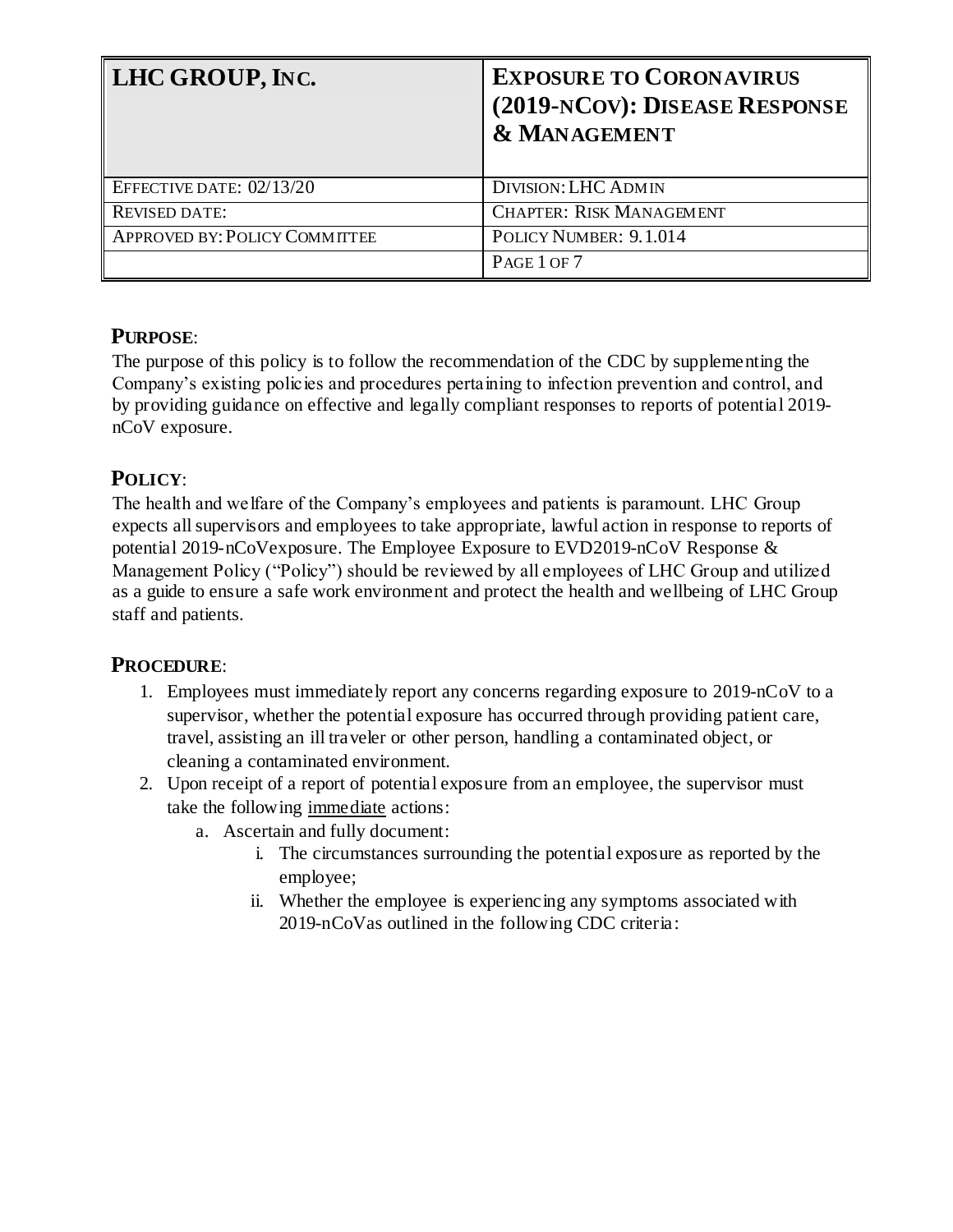| <b>LHC GROUP, INC.</b>        | <b>EXPOSURE TO CORONAVIRUS</b><br>(2019-NCOV): DISEASE RESPONSE<br><b>&amp; MANAGEMENT</b> |
|-------------------------------|--------------------------------------------------------------------------------------------|
| EFFECTIVE DATE: 02/13/20      | <b>DIVISION: LHC ADMIN</b>                                                                 |
| <b>REVISED DATE:</b>          | <b>CHAPTER: RISK MANAGEMENT</b>                                                            |
| APPROVED BY: POLICY COMMITTEE | POLICY NUMBER: 9.1.014                                                                     |
|                               | PAGE 2 OF 7                                                                                |

| <b>Clinical Features</b>                                                                                                                      | &          | <b>Epidemiologic Risk</b>                                                                                                                                                            |
|-----------------------------------------------------------------------------------------------------------------------------------------------|------------|--------------------------------------------------------------------------------------------------------------------------------------------------------------------------------------|
| Fever <sup>1</sup> or signs/symptoms of lower respiratory<br>illness (e.g. cough or shortness of breath)                                      | <b>AND</b> | Any person, including health care workers, who has had<br>close contact <sup>2</sup> with a laboratory-confirmed <sup>3,4</sup> 2019-nCoV<br>patient within 14 days of symptom onset |
| Fever <sup>1</sup> and signs/symptoms of a lower<br>respiratory illness (e.g., cough or shortness of<br>breath)                               | <b>AND</b> | A history of travel from <b>Hubei Province</b> , China <sup>5</sup> within 14<br>days of symptom onset                                                                               |
| Fever <sup>1</sup> and signs/symptoms of a lower<br>respiratory illness (e.g., cough or shortness of<br>breath) requiring hospitalization $4$ | <b>AND</b> | A history of travel from mainland <b>China</b> <sup>5</sup> within 14 days of<br>symptom onset                                                                                       |

The criteria are intended to serve as guidance for evaluation. Patients should be evaluated and discussed with public health departments on a case-by-case basis if their clinical presentation or exposure history is equivocal (e.g., uncertain travel or exposure).

- b. An employee experiencing 2019-nCoV symptoms should be advised to immediately contact his or her health care provider by phone for guidance in connection with seeking medical attention.
- c. Instruct the employee to remain out of the workplace and immediately cease patient visits, if applicable, until further notice.
- d. Contact the Director of Risk Management (337-769-0860) or the Risk Management Coordinator (337-769-0655) to report the potential exposure.
- e. Contact your local or state health department ("health department") to report the potential exposure and for an assessment regarding: (1) the employee's exposure level; and (2) whether testing, monitoring for symptoms, voluntary quarantine, or other measures are necessary. This step may be taken in collaboration with the affected employee.
- f. Contact information for your local health department is located in the LHC online learning system. To locate the contact information, enter "Office of Public Health – Health Alert – Reportable Disease in the search bar in the upper right hand corner of the online learning system. Fully document any conversations you have with the representative of the health department, including:
	- i. name of employee affected
	- ii. full name of the health department contacted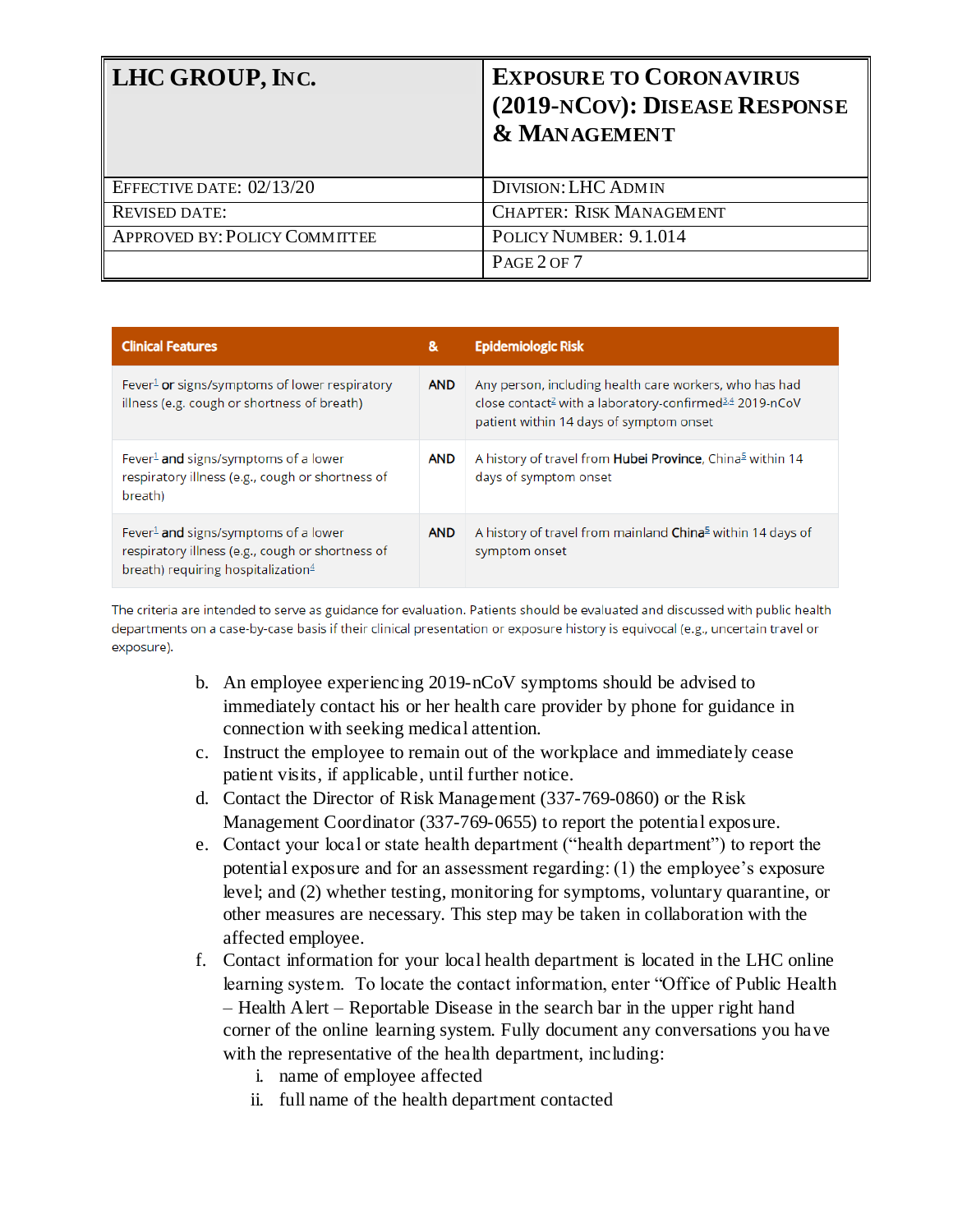| <b>LHC GROUP, INC.</b>        | <b>EXPOSURE TO CORONAVIRUS</b><br>(2019-NCOV): DISEASE RESPONSE<br><b>&amp; MANAGEMENT</b> |
|-------------------------------|--------------------------------------------------------------------------------------------|
| EFFECTIVE DATE: 02/13/20      | <b>DIVISION: LHC ADMIN</b>                                                                 |
| <b>REVISED DATE:</b>          | <b>CHAPTER: RISK MANAGEMENT</b>                                                            |
| APPROVED BY: POLICY COMMITTEE | POLICY NUMBER: 9.1.014                                                                     |
|                               | PAGE 3 OF 7                                                                                |

- iii. contact number for the health department contacted
- iv. date of contact(s) with the health department
- v. name/title of health department representative(s) consulted
- vi. description of the health department's recommended course of action
- 3. Prior to taking any further actions with regard to the affected employee, the supervisor must communicate the findings and recommendations of the health department to the Director of Risk Management or to the Risk Management Coordinator. The home office 2019-nCoV task force will promptly review the case and provide direction in accordance with applicable laws, the most recent guidance provided by the CDC, any applicable medical opinions or guidance, and recommendations of the local or state health agency.
- 4. An online incident report must be completed and submitted to the Risk Management Department by the employee's supervisor and in collaboration with the employee as soon as possible. Any incident report related to potential employee exposure to 2019-nCoV must be entered under the classification of "Employee Incident." Any reporting of a patient with actual or suspected exposure to 2019-nCoV must be entered as a "Patient Incident" under the classification of "Infection Control Incident."

## **Employees Returning to Work after Travel**

Supervisors may ask employees who travel whether they have traveled to an area where a 2019 nCoV outbreak has occurred. The CDC website should be consulted for the most up-to-datelisting. If an employee responds to this question in the affirmative, the procedures outlined above should be followed.

## **Confidentiality**

1. All documents prepared in connection with an employee's report of potential exposure must be collected and maintained on forms separate and apart from documents in an employee's personnel file, must be maintained in an employee's confidential medical file if appropriate, and must be treated as a confidential. Likewise, if an employee voluntarily discloses that he or she may have been exposed to 2019-nCoV or is at risk of exposure, this information must be kept confidential.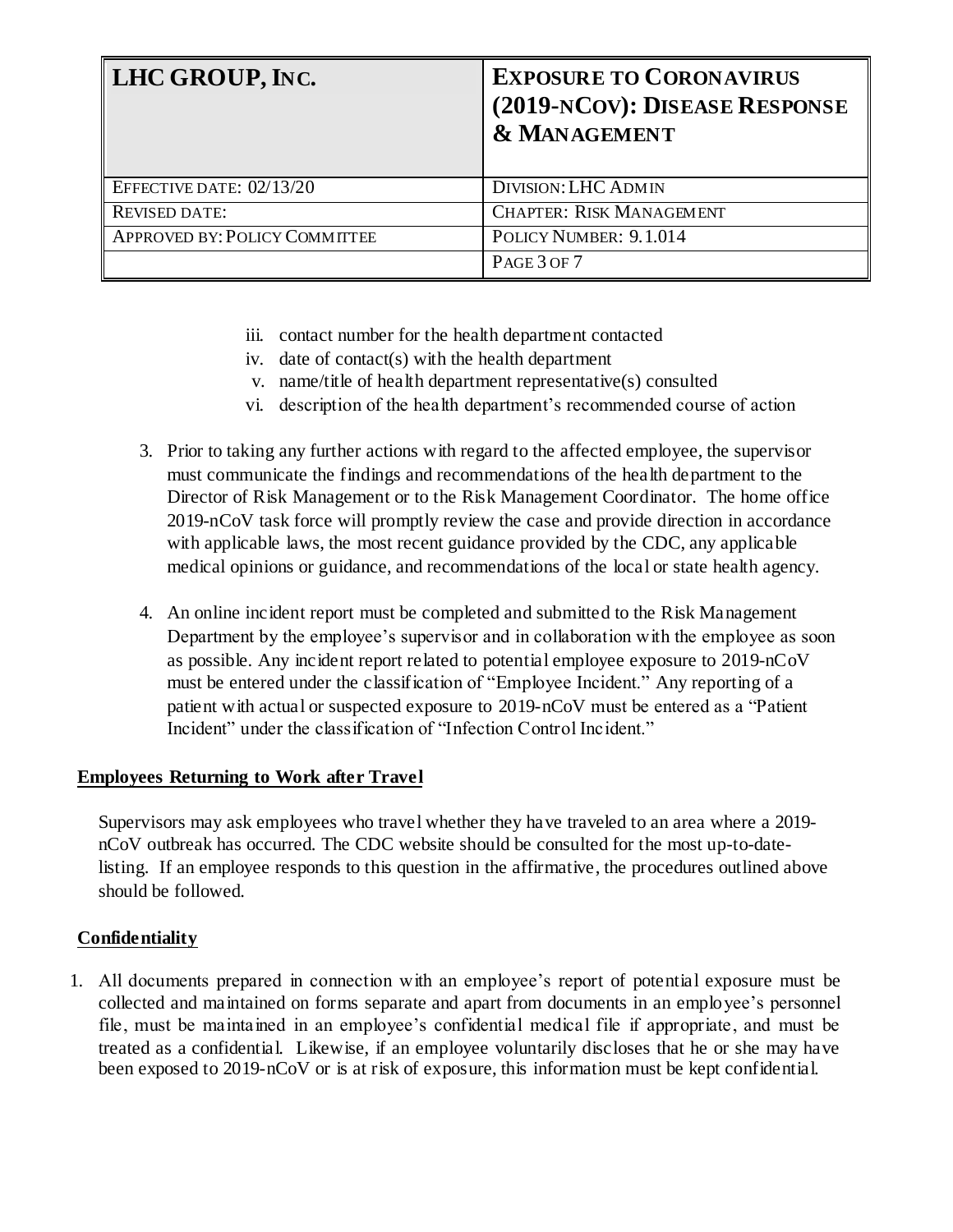| <b>LHC GROUP, INC.</b>        | <b>EXPOSURE TO CORONAVIRUS</b><br>(2019-NCOV): DISEASE RESPONSE<br><b>&amp; MANAGEMENT</b> |
|-------------------------------|--------------------------------------------------------------------------------------------|
| EFFECTIVE DATE: 02/13/20      | <b>DIVISION: LHC ADMIN</b>                                                                 |
| <b>REVISED DATE:</b>          | <b>CHAPTER: RISK MANAGEMENT</b>                                                            |
| APPROVED BY: POLICY COMMITTEE | POLICY NUMBER: 9.1.014                                                                     |
|                               | PAGE 4 OF 7                                                                                |

The following are the only exceptions to this rule:

- a. Supervisors and managers may communicate with Risk Management and members of the 2019-nCoV task force as appropriate;
- b. Supervisors and managers may be told about necessary restrictions on work duties and about necessary accommodations;
- c. First aid or safety personnel may be told if the condition requires emergency treatment;
- d. Government officials may access the information when investigating compliance with the ADA;
- e. Information may be provided in connection with a workers' compensation claim; and
- f. Information may be provided for insurance purposes.
- 2. Discussions about an employee's medical status with other employees, co-workers, or patients except as permitted by this Policy are prohibited.

## **Leave of Absence under this Policy**

- 1. Supervisors should ensure that employees are fully aware of all of the Company's policies and procedures pertaining to paid and unpaid leaves of absence, including but not limited to the Company's FMLA and PTO policies. Questions regarding these matters and issues related to compensation while on a leave of absence from work should be directed to the Human Resources Department.
- 2. Any absence from work a non-exempt employee incurs during the period of time the Company is assessing whether or not the employee may safely return to work after a potential 2019-nCoV exposure shall be paid at the employee's regular hourly rate and in accordance with the employee's regularly scheduled shifts.
- 3. An exempt employee who is paid on a salary basis shall continue to receive his or her full salary in accordance with the FLSA and in connection with any absence of work incurred during the period of time the Company is assessing whether or not the employee may safely return to work after a potential 2019-nCoV exposure.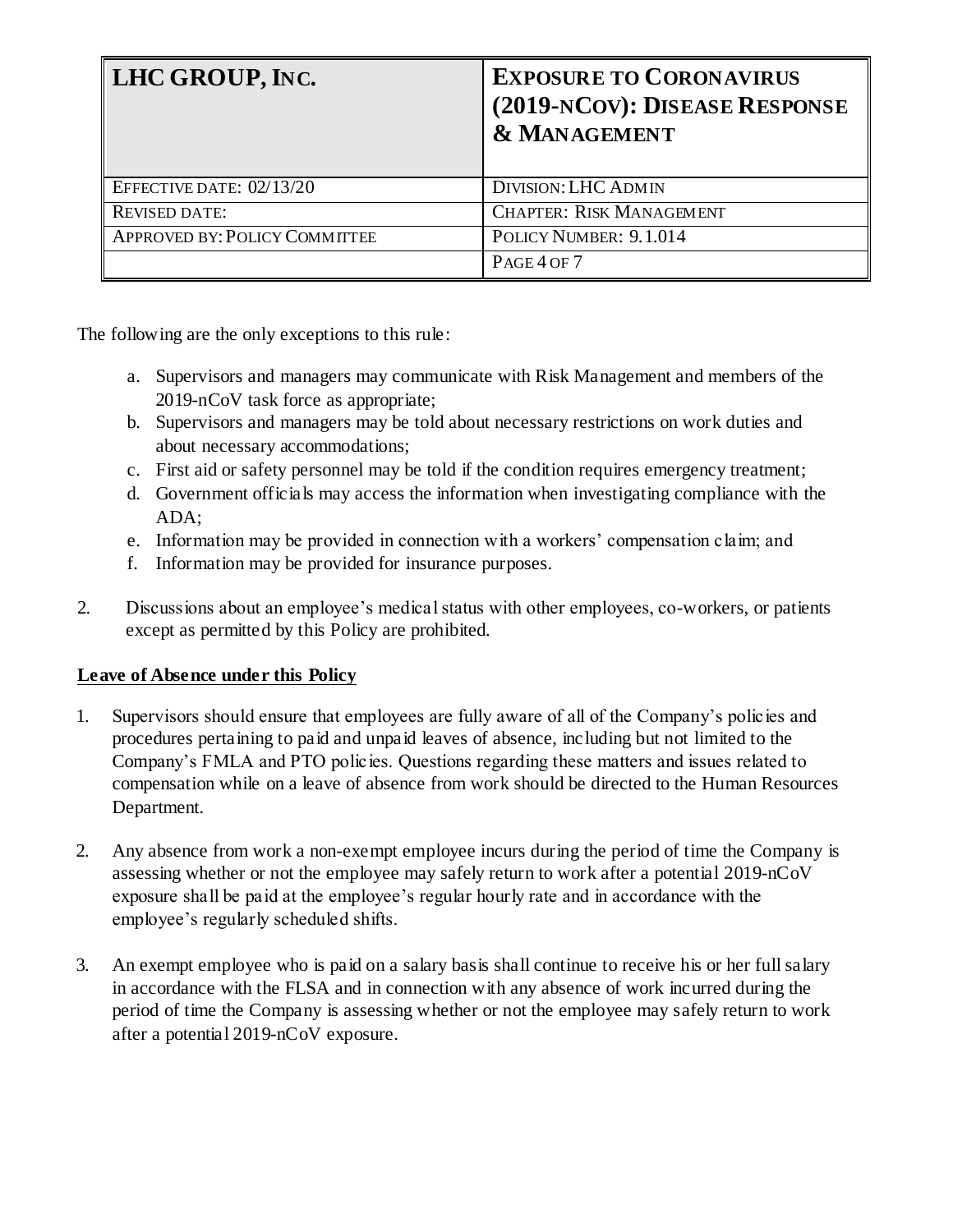| LHC GROUP, INC.               | <b>EXPOSURE TO CORONAVIRUS</b><br>(2019-NCOV): DISEASE RESPONSE<br><b>&amp; MANAGEMENT</b> |
|-------------------------------|--------------------------------------------------------------------------------------------|
| EFFECTIVE DATE: 02/13/20      | <b>DIVISION: LHC ADMIN</b>                                                                 |
| <b>REVISED DATE:</b>          | <b>CHAPTER: RISK MANAGEMENT</b>                                                            |
| APPROVED BY: POLICY COMMITTEE | POLICY NUMBER: 9.1.014                                                                     |
|                               | PAGE 5 OF 7                                                                                |

- 4. An employee who is: (1) temporarily removed from work as directed by the health department or other health authority in connection with a 2019-nCoV exposure, or (2) exposed to 2019-nCoV and subsequently develop symptoms, will be provided with a leave of absence in accordance with the Company's leave of absence policies. The Company will work with the affected employee to identify any further appropriate reasonable accommodations including possible telecommuting.
- 5. Employees who are exposed to 2019-nCov in the course and scope of work may be entitled to workers' compensation benefits based on the facts and circumstances and depending on the applicable state law. Affected employees should contact the Risk Management Department for assistance.

## **Discrimination & Retaliation Prohibited**

1. Discrimination or Retaliation against any employee for reporting concerns regarding potentia2019 nCoV exposure, for reporting any related workplace concerns, for reporting any violations of this Policy, or for taking a leave of absence under this Policy is strictly prohibited. Any employee who has a discrimination or retaliation concern should follow the reporting procedures outlined in the LHC Group Non-Retaliation/Non-Retribution Policy (Policy No. 6.1.020) or in the LHC Group Employee Handbook. Employees may also utilize the anonymous compliance hotline (1-888-703- 0301 or online at [www.LHCgroupinegrity.com\)](http://www.lhcgroupinegrity.com/).

## **Discipline**

Violations of this Policy or any of its provisions will result in discipline up to and including termination of employment.

## **Recommendations for the Screening and Assessment of Patients for 2019-nCoV**

- 1. Recommendations for screening of patients for possible 2019-nCoV infection are based on the current knowledge of the characteristics of clinical illness observed in early cases and the geographic distribution of current cases.
- 2. Patients should be assessed for exposure associated with risk of 2019-nCoV infections (e.g., travel to China or close contact with confirmed cases or persons under investigations, PUI).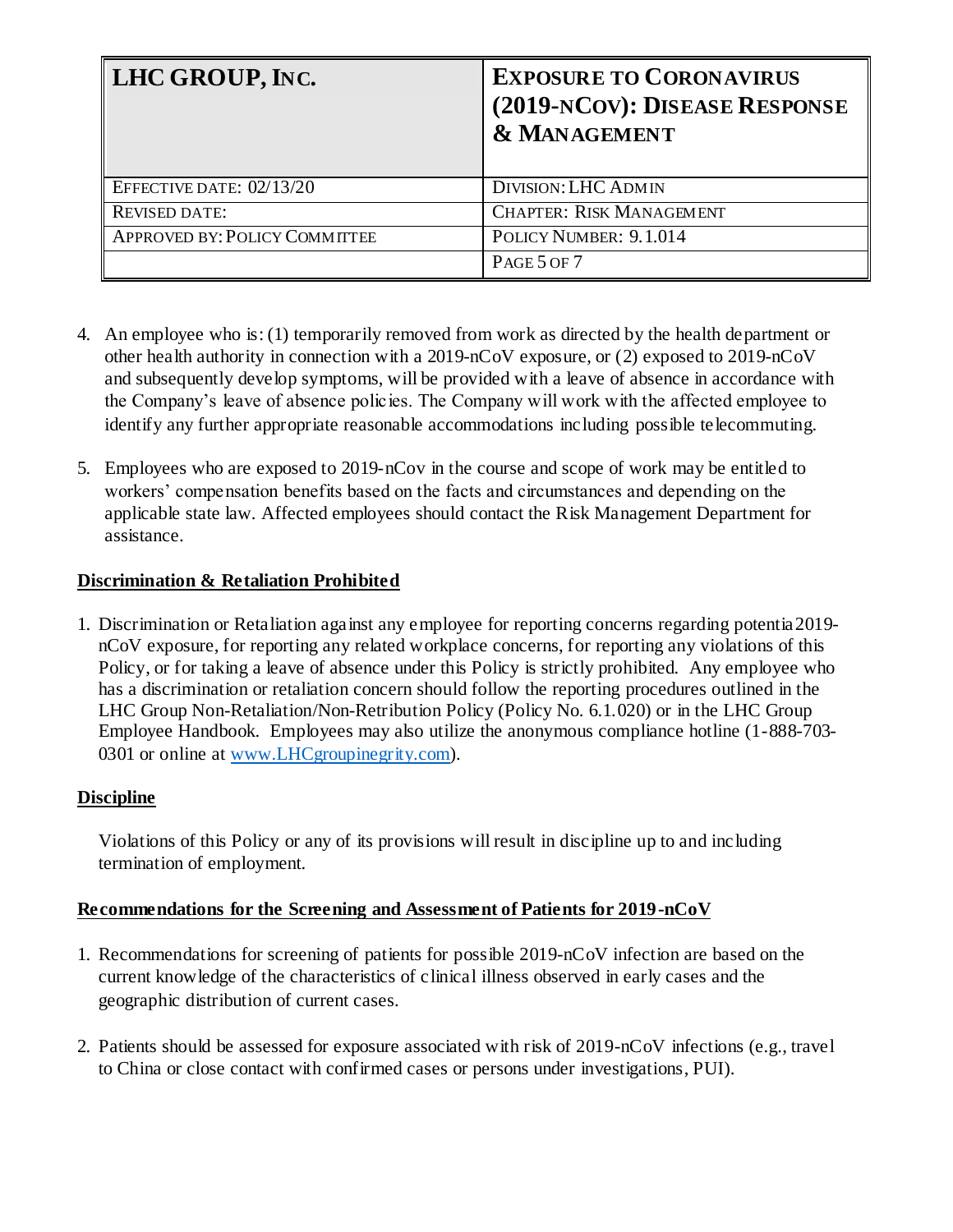| LHC GROUP, INC.               | <b>EXPOSURE TO CORONAVIRUS</b><br>(2019-NCOV): DISEASE RESPONSE<br><b>&amp; MANAGEMENT</b> |
|-------------------------------|--------------------------------------------------------------------------------------------|
| EFFECTIVE DATE: 02/13/20      | <b>DIVISION: LHC ADMIN</b>                                                                 |
| <b>REVISED DATE:</b>          | <b>CHAPTER: RISK MANAGEMENT</b>                                                            |
| APPROVED BY: POLICY COMMITTEE | POLICY NUMBER: 9.1.014                                                                     |
|                               | PAGE 6 OF 7                                                                                |

- 3. Clinicians should assess patients based on the following:
	- a. Does the patient have fever or symptoms of lower respiratory infection, such as cough or shortness of breath AND has the patient traveled to mainland China within 14 days of symptom onset, OR has the patient had close contact with a person confirmed with 2019-nCoV or under investigation for 2019-nCoV.
- 4. Patients who report having these symptoms and meet the criteria of the clinical features for PUI should be asked to wear a surgical mask as soon as they are identified, and if possible, separate them at least 6 feet from other persons. Staff involved in the care should also follow standard precautions, contact precautions, and airborne precautions. Face masks should also be donned.
- 5. Employees involved in the care of confirmed 2019-nCoV should use standard precautions, contact precautions, airborne precautions, and use eye protection (goggles or face shield).

**Hand Hygiene** – Clinicians should perform hand hygiene before and after all patient contact, contact with potentially infectious material, and before putting on and upon removal of PPE, including gloves.

**Gloves –** Perform hand hygiene, then put on clean, non-sterile gloves upon entry into the patient room or care area. Change gloves if they become torn or heavily contaminated. Remove and discard gloves when leaving the patient room or care area, and immediately perform hand hygiene.

**Gowns –** Put on a clean isolation gown upon entry into the patient room or care area. Change the gown if it becomes soiled. Remove and discard the gown in a dedicated container for waste or linen before leaving the care area.

**Respiratory Protection -** Use respiratory protection that is at least as protective as a fittested NIOSH-certified disposable N95 filtering mask before entry into the patient care area.